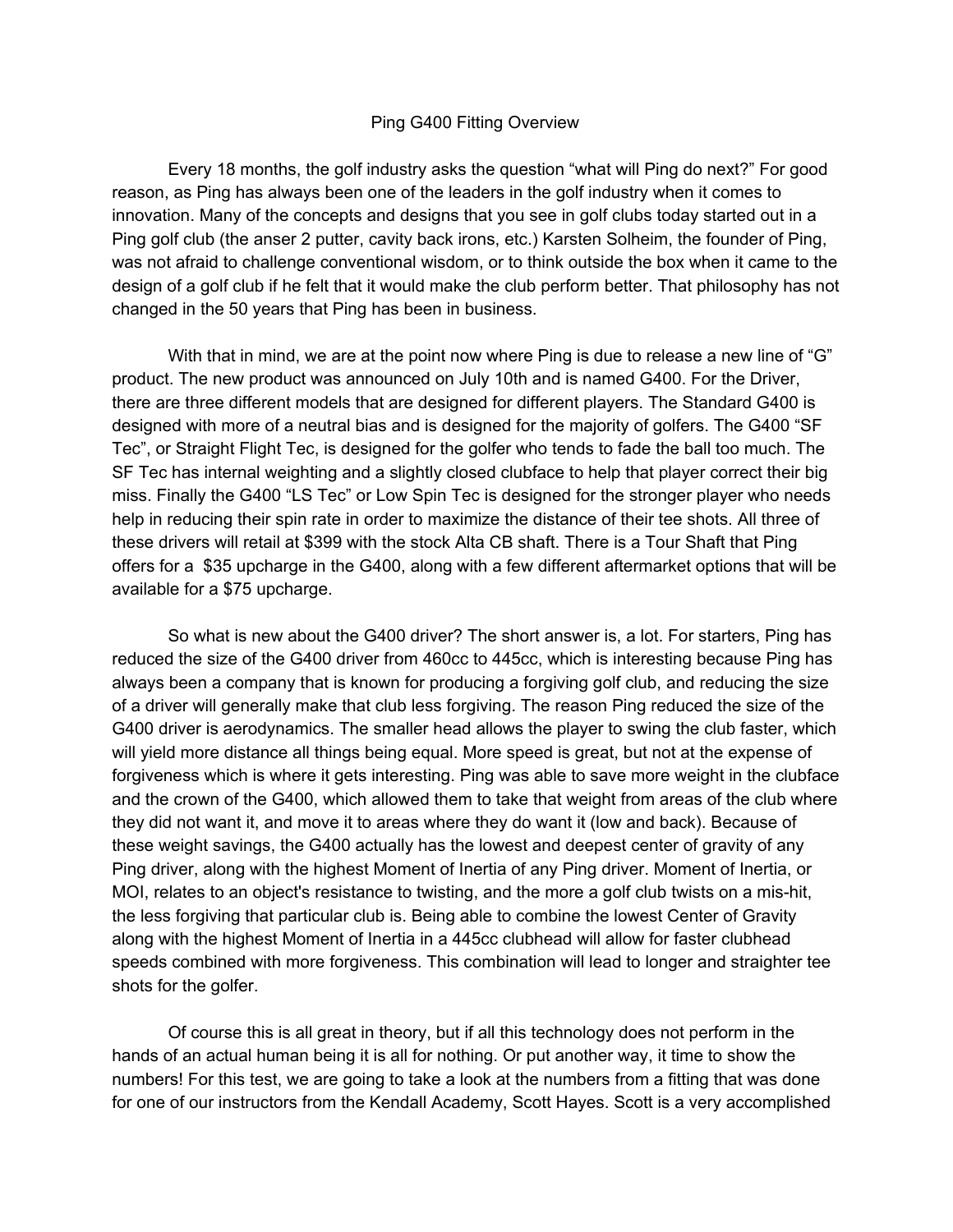golfer who played golf for the University of Michigan for 4 years, along with competing professionally. Scott was playing the G LS Tec Driver with 9 degrees of loft set at standard, with a Graphite Design Tour AD DI 6X Shaft. His main concerns with his current driver were not being able to hit a draw as easily as he would have liked, and also that he felt like he might have been losing carry distance due to his spin rate being too low. All of the data shown below is with Scott's gamer shaft put into each head with various settings with the goal of improving on his gamer driver.

| Head                            | Club<br>Speed | Ball<br>Speed | Launch<br>Angle | Spin<br>Rate | Carry | Total | Land<br>Angle | Height |
|---------------------------------|---------------|---------------|-----------------|--------------|-------|-------|---------------|--------|
| Gamer                           | 109.9         | 163.1         | 11.7            | 1677         | 274.1 | 305.9 | 33            | 88     |
| G400<br>LS 8.5                  | 111.2         | 163.8         | 12.4            | 2074         | 280.4 | 308.7 | 35.2          | 97     |
| G4009                           | 110.8         | 164           | 11.8            | 2568         | 279.9 | 304.4 | 38.4          | 104.6  |
| G4009<br>Little<br><b>Minus</b> | 112.2         | 167.2         | 12.1            | 2024         | 287   | 315.8 | 34.8          | 97     |

First, lets take a look at the numbers for his gamer. Scott was swinging his gamer 109.9 miles per hour and producing 163.1 miles per hour of ball speed. HIs launch angle was 11.7 degrees with a spin rate of 1677 rpms. This produced a carry distance of 274.1 yards on average with a total of 305.9. The major issue I see here is the spin rate, which is extremely low. For his launch angle, I would prefer to see a spin rate in the 2000-2300 range. The problem with having such a low spin rate is that there is not enough lift and drag to keep the ball in the air. This creates a falling out of the sky effect that will cost the golfer distance and consistency, as a lower spin ball flight tends to be more inconsistent as well. One last benefit to a higher spin rate for Scott would be to help him hit a draw more consistently. A draw ball flight will tend to spin less than a fade ball flight, so a driver that is not spinning enough for the golfer will tend to be difficult to turn over as well. Helping Scott obtain a slightly higher spin rate would provide a few benefits for him, lets see how that was done.

The first driver tested was the G400 LS Tec set at 8.5 degrees. Scott was able to swing the G400 1.3 mph faster than his gamer right off the bat, which shows that the improved aerodynamics are working. That extra clubhead speed translated into slightly more ball speed, at 163.8 compared to 163.1. His launch angle and spin rate both increased with the new G400 head, jumping up to 12.4 degrees and 2074 rpms respectively. This combined to give Scott a carry distance of 280.4 yards with a total of 308.7. A modest gain and a much more consistent